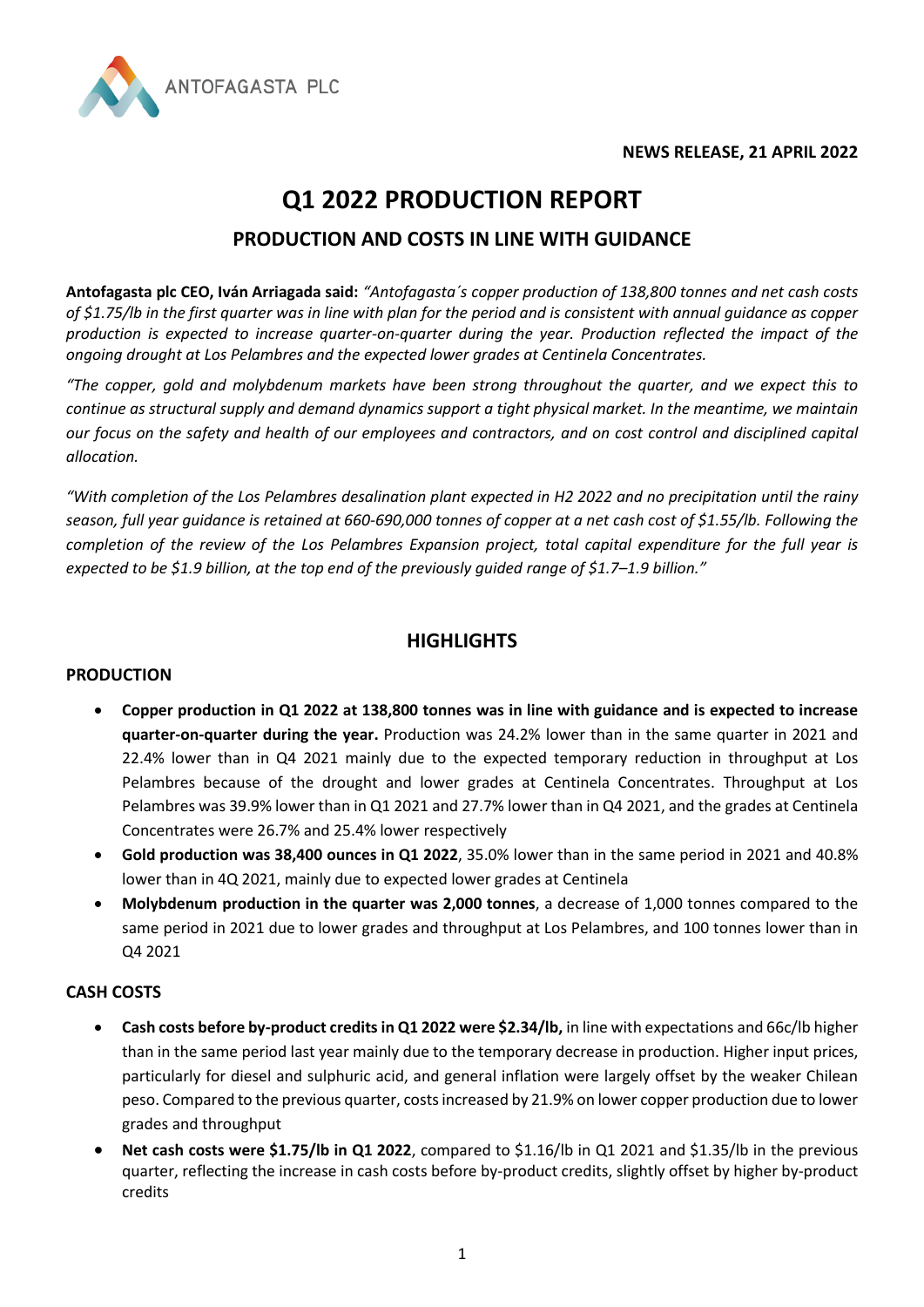#### **GUIDANCE 2022**

- [Guidance](https://www.antofagasta.co.uk/media/4241/aplc21q4prodreport-vf.pdf) for the year is unchanged. Group copper production for the full year is expected to be 660- 690,000 tonnes, reflecting lower expected grades at Centinela Concentrates and the temporarily reduced throughput at Los Pelambres. Guidance assumes there is no precipitation until the rainy season and the desalination plant at Los Pelambres starts operating in H2 2022. As previously announced, copper production during the year is expected to be lowest in Q1 and to increase quarter-on-quarter thereafter
- The drought has continued at Los Pelambres with no precipitation during the quarter. Strict water management protocols are in place to optimise water usage and mitigate the impact of low water availability
- Cash cost guidance before and after by-product credits is also unchanged at \$2.00/lb and \$1.55/lb respectively
- The review of the Los Pelambres Expansion project has been completed and Group capital expenditure for the year is expected to be \$1.9 billion. This is at the top end of the original guidance range of \$1.7–1.9 billion

#### **GROWTH PROJECTS UPDATE**

- The Company is making progress on unlocking the embedded growth options in its portfolio with identified key brownfield developments and incremental growth within its asset portfolio
- The Los Pelambres Expansion project was 73% complete as at the end of the quarter
- A detailed review of the project schedule and costs has recently been completed. The revised capital cost estimate resulting from the review is \$2.2 billion (up from \$1.7 billion). Of this increase, approximately \$220 million is related to the impact of COVID-19 on costs and the construction schedule, \$170 million to general inflation, including increased input prices, wages, labour incentives and logistics costs, with the balance reflecting other adjustments to implementation plans and an updated contingency provision
- The completion schedule remains unchanged with the desalination plant expected to be completed in H2 2022 and the expanded concentrator plant in early 2023
- The Zaldívar Chloride Leach project was completed in January 2022, on schedule and on budget and is now being commissioned

#### **OTHER**

- As [announced](https://www.antofagasta.co.uk/media/4265/anto-rd-announcement-mar2022.pdf) on 20 March, the Company, Barrick Gold and the Governments of Pakistan and Balochistan have reached an agreement in principle on a framework that provides for the reconstitution of the Reko Diq project, and a pathway for the Company to exit the Project. If definitive agreements are executed and the conditions to closing are satisfied, the project will be reconstituted under Tethyan Copper Company Pty Limited ("TCC"), a joint venture held equally by the Company and Barrick, and a consortium comprising various Pakistani state-owned enterprises will acquire shares in TCC's subsidiary, which will hold the project, for a consideration of approximately \$900 million and the proceeds will be distributed to the Company in return for its exit from the TCC holding structure. If the conditions to closing are satisfied during 2022, the Company would expect to receive those proceeds during 2023
- Sales volumes during the quarter were affected by poor weather conditions at the loading ports at the period end, which delayed shipments into early April
- The Company has been informed that the Consejo de Defensa del Estado (CDE), an independent governmental agency responsible for the defence of the interests of the State of Chile, has filed a claim against Minera Escondida, the lithium producer Albermarle and Zaldívar, alleging that their extraction of water from the Monturaqui-Negrillar-Tilopozo aquifer over the years has impacted the underground water level. The Company is currently reviewing the claim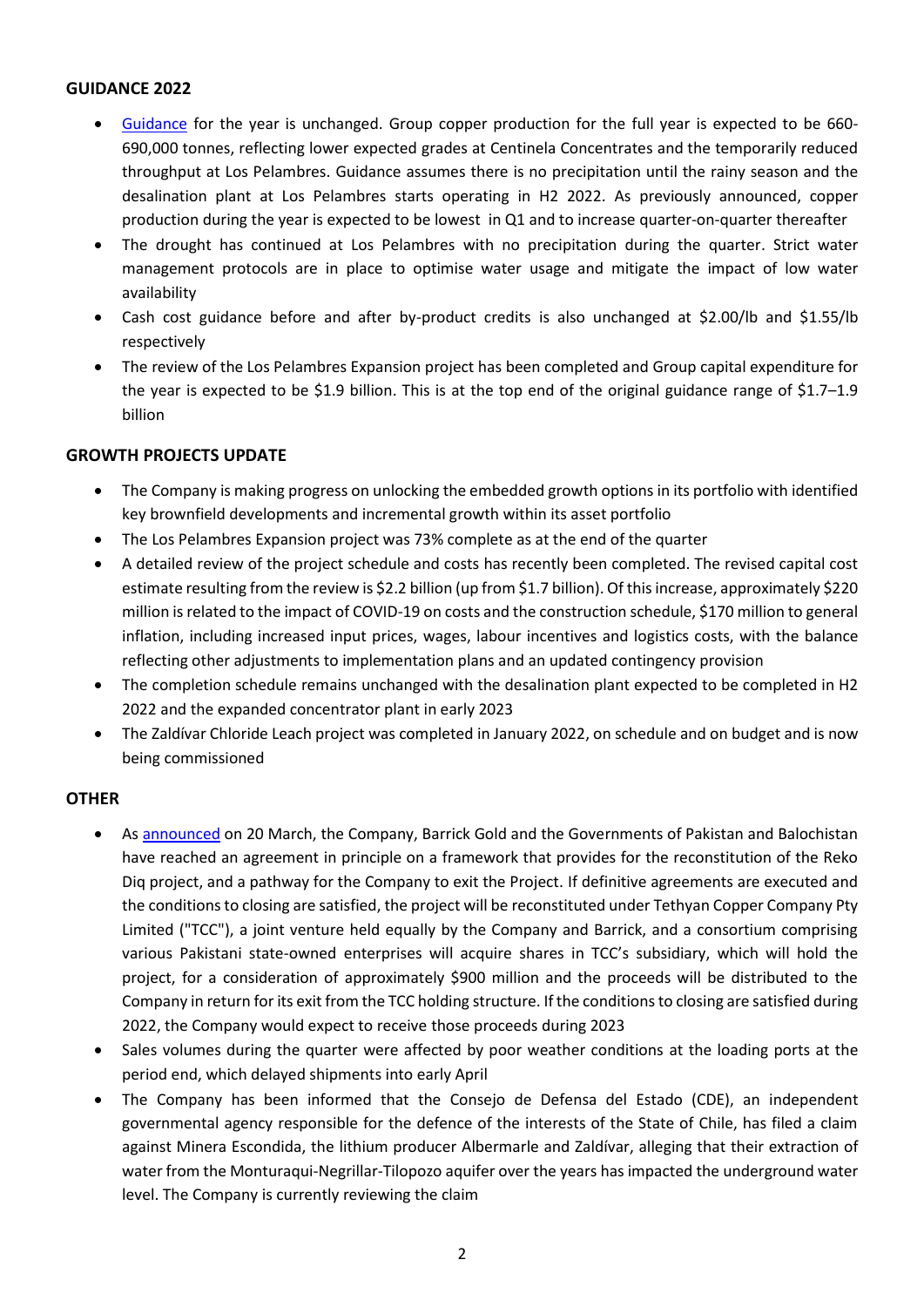- The Constitutional Convention is currently debating the proposed clauses for the new constitution and the final constitution must be completed by 4 July. The new constitution will then be voted on in a national referendum on 4 September
- The draft mining royalty bill is being reviewed by the Finance Committee of the Senate. However, the new Government is developing a proposal for broader tax reform and this may impact or supersede the progress of the royalty bill

| <b>GROUP PRODUCTION AND CASH COSTS</b>              |                   |       | <b>Year to Date</b> |        | Q <sub>1</sub> | Q <sub>4</sub> |        |
|-----------------------------------------------------|-------------------|-------|---------------------|--------|----------------|----------------|--------|
|                                                     |                   | 2022  | 2021                | %      | 2022           | 2021           | %      |
| Copper production                                   | kt                | 138.8 | 183.0               | (24.2) | 138.8          | 178.9          | (22.4) |
| Copper sales                                        | kt                | 115.9 | 182.8               | (36.6) | 115.9          | 197.2          | (41.2) |
| Gold production                                     | koz               | 38.4  | 59.1                | (35.0) | 38.4           | 64.9           | (40.8) |
| Molybdenum production                               | kt                | 2.0   | 3.0                 | (33.3) | 2.0            | 2.1            | (4.8)  |
| Cash costs before by-product credits <sup>(1)</sup> | $\frac{1}{2}$ /lb | 2.34  | 1.68                | 39.3   | 2.34           | 1.92           | 21.9   |
| Net cash costs <sup>(1)</sup>                       | $\frac{1}{2}$ /lb | 1.75  | 1.16                | 50.9   | 1.75           | 1.35           | 29.6   |

**(1) Cash cost is a non-GAAP measure used by the mining industry to express the cost of production in US dollars per pound of copper produced.**

There will be a Q&A video conference call today at 2:00 pm (BST) hosted by Iván Arriagada - Chief Executive Officer, Mauricio Ortiz - Chief Financial Officer and René Aguilar - Vice President of Corporate Affairs and Sustainability. Participants can register for the conference call [here.](https://us02web.zoom.us/webinar/register/WN_Sj79lw7vSHGaG1xDhKCW9Q)

**Investors – London Media – London** *Telephone +44 20 7808 0988*

*Telephone +44 20 7808 0988 Telephone +44 20 7404 5959* Rosario Orchard rorchard@antofagasta.co.uk

Andrew Lindsay alindsay@antofagasta.co.uk Carole Cable antofagasta@brunswickgroup.com

**Media – Santiago** 

Pablo Orozco porozco@aminerals.cl Carolina Pica cpica@aminerals.cl *Telephone +56 2 2798 7000*

Register on our website to receive our email alert[s http://www.antofagasta.co.uk/investors/email-alerts/](https://www.antofagasta.co.uk/investors/news/email-alerts/)



[Twitter](https://twitter.com/AntofagastaPLC) **in** [LinkedIn](https://www.linkedin.com/company/antofagasta-plc)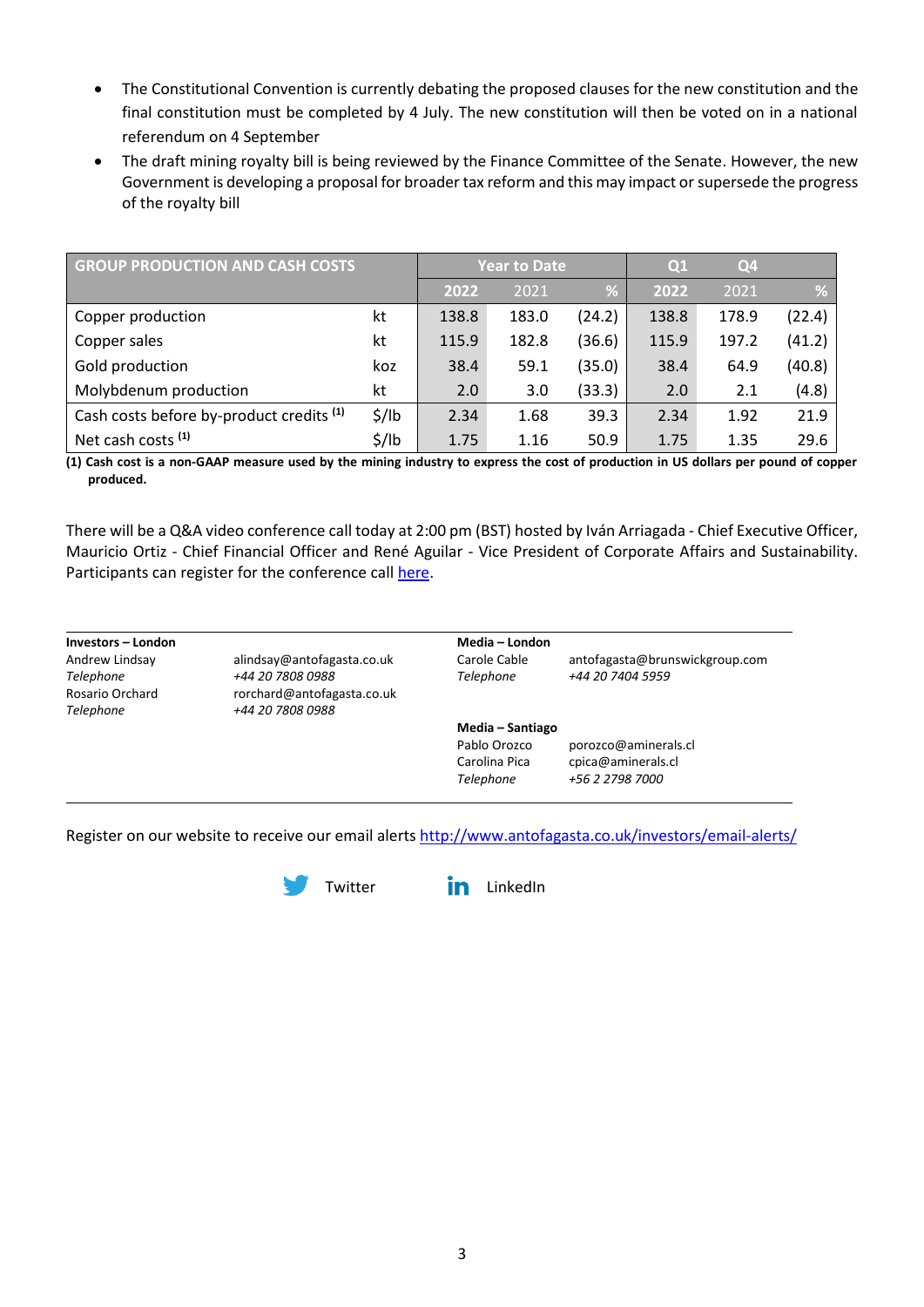## **MINING OPERATIONS Los Pelambres**

As expected, Los Pelambres produced 54,100 tonnes of copper in Q1 2022, 36.3% lower than in the same quarter last year and 27.2% lower than the previous quarter, mainly driven by the reduced throughput, which was down 39.9% compared with prior year and 27.7% with the previous quarter due to water restrictions arising from the drought. Major maintenance was completed during the quarter and mine movement and development has remained in line with capacity which will allow added feed flexibility as throughput recovers with increased water availability following the start-up of the desalination plant.

Molybdenum production in Q1 2022 decreased to 1,400 tonnes from 2,600 in Q1 2021, due to lower throughput and molybdenum grades.

Gold production for the quarter was 8,600 ounces, 5,700 ounces lower than in the same period last year.

Cash costs before by-product credits in Q1 2022 at \$1.98/lb were 35.6% higher than in the same quarter in 2021 due to the decrease in production and higher input prices, mainly energy and diesel. Compared to the previous quarter, costs increased by 13.8%, also due to the decrease in production and higher input prices.

Net cash costs in Q1 2022 increased by 43c/lb to \$1.27/lb compared to Q1 2021 reflecting higher cash costs before by-product credits partially offset by by-product credits increasing from 62c/lb to 71c/lb on higher molybdenum realised prices partially offset by lower production. Compared to the previous quarter net cash costs increased by 13.4%.

| LOS PELAMBRES                                       |                   |       | <b>Year to Date</b> |        | Q1    | Q <sub>4</sub> |        |
|-----------------------------------------------------|-------------------|-------|---------------------|--------|-------|----------------|--------|
|                                                     |                   | 2022  | 2021                | %      | 2022  | 2021           | %      |
| Daily ore throughput                                | kt                | 98.8  | 164.5               | (39.9) | 98.8  | 136.6          | (27.7) |
| Copper grade                                        | %                 | 0.68  | 0.67                | 1.5    | 0.68  | 0.67           | 1.5    |
| Copper recovery                                     | %                 | 92.3  | 89.1                | 3.6    | 92.3  | 91.8           | 0.5    |
| Copper production                                   | kt                | 54.1  | 84.9                | (36.3) | 54.1  | 74.3           | (27.2) |
| Copper sales                                        | kt                | 41.9  | 80.7                | (48.1) | 41.9  | 89.9           | (53.4) |
| Molybdenum grade                                    | %                 | 0.016 | 0.021               | (23.8) | 0.016 | 0.018          | (11.1) |
| Molybdenum recovery                                 | $\%$              | 86.5  | 85.3                | 1.4    | 86.5  | 85.1           | 1.6    |
| Molybdenum production                               | kt                | 1.4   | 2.6                 | (46.2) | 1.4   | 1.8            | (22.2) |
| Molybdenum sales                                    | kt                | 1.2   | 2.6                 | (53.8) | 1.2   | 2.2            | (45.5) |
| Gold grade                                          | g/t               | 0.044 | 0.048               | (8.3)  | 0.044 | 0.043          | 2.3    |
| Gold recovery                                       | %                 | 73.5  | 68.1                | 7.9    | 73.5  | 74.5           | (1.3)  |
| Gold production                                     | koz               | 8.6   | 14.3                | (39.9) | 8.6   | 11.8           | (27.1) |
| Gold sales                                          | koz               | 6.4   | 12.9                | (50.4) | 6.4   | 14.2           | (54.9) |
| Cash costs before by-product credits <sup>(1)</sup> | $\frac{2}{3}$ /lb | 1.98  | 1.46                | 35.6   | 1.98  | 1.74           | 13.8   |
| Net cash costs <sup>(1)</sup>                       | $\frac{1}{2}$ /lb | 1.27  | 0.84                | 51.2   | 1.27  | 1.12           | 13.4   |

The Los Pelambres Expansion project was 73% complete (engineering, procurement and construction) as at the end of the quarter.

**(1) Includes tolling charges of \$0.16/lb in Q1 2022, \$0.15/lb in Q4 2021, and \$0.14/lb Q1 2021**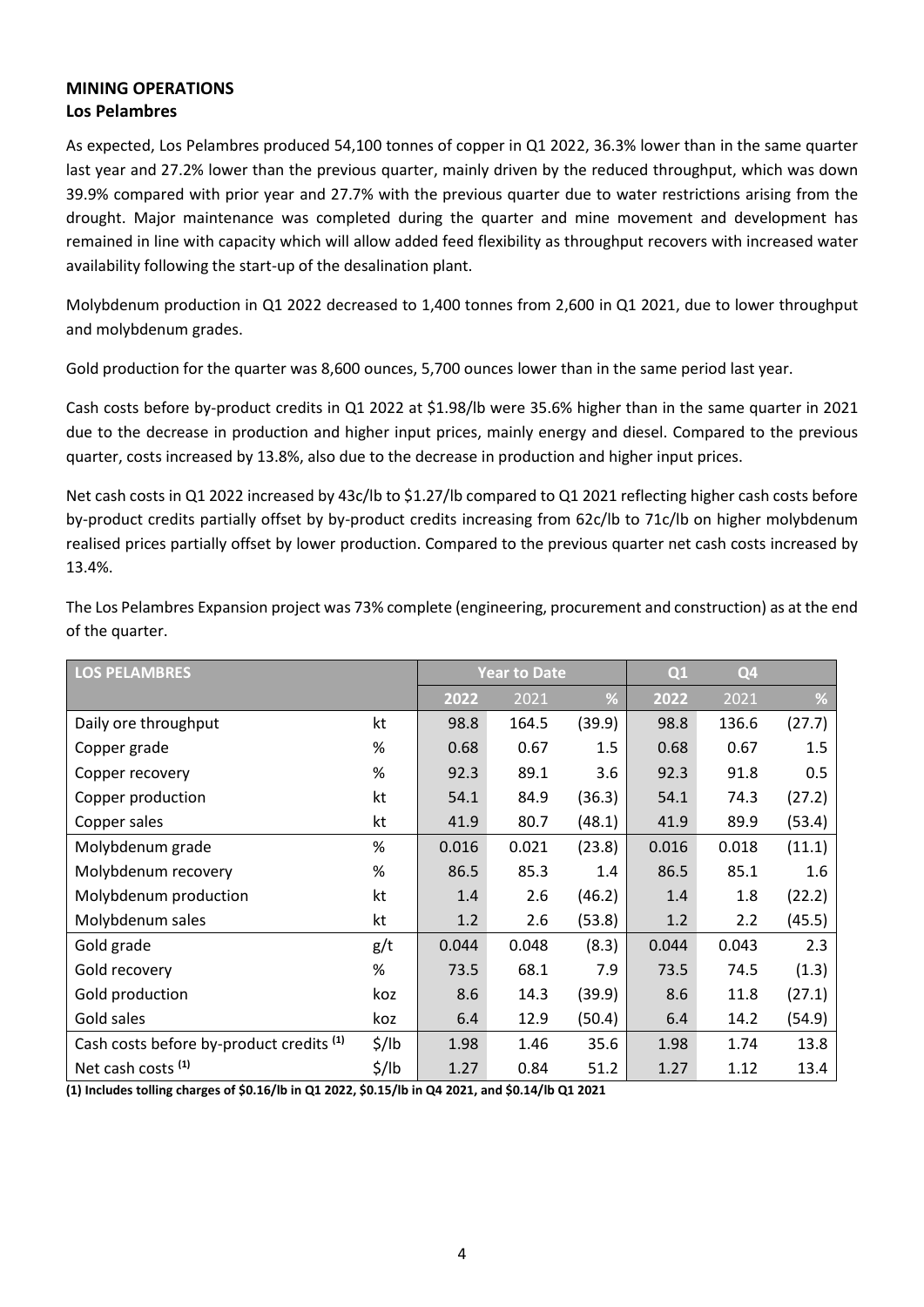### **Centinela**

Total copper production in Q1 2022 at Centinela was 55,800 tonnes, 16.5% lower than in the same quarter in 2021. Compared to the previous quarter, copper production decreased by 21.8% on expected lower grades at Centinela Concentrates and lower throughput at both Centinela Concentrates and Centinela Cathodes.

Major maintenance was completed at Centinela Concentrates during the quarter.

Copper in concentrates production was 32,900 tonnes in Q1 2022, 27.4% lower than in Q1 2021 and 30.6% lower than in the previous quarter. This decrease was mainly due to expected lower copper grades of 0.44% compared to 0.60% in Q1 2021, and slightly lower throughput.

Production of copper in cathodes rose 6.5% compared to Q1 2021. This was primarily due to expected higher grades and recoveries, partially offset by lower throughput.

Gold production was 29,800 ounces in Q1 2022, 33.6% lower than in the same period last year and 43.9% lower than in Q4 2021 as grades, which are correlated to copper grades, and recoveries decreased.

Cash costs before by-product credits in Q1 2022 were \$2.70/lb, 51.7% higher than in Q1 2021 primarily due to lower production and higher input costs, particularly for diesel and sulphuric acid. Compared to the previous quarter costs increased by 35.0% also due to lower production.

Net cash costs in Q1 2022 were \$1.93/lb, 81c/lb higher than in the same quarter last year reflecting the increase in cash costs before by-product credits, partly offset by higher by-product credits of 11c/lb related to increased moly production and higher realised prices. Compared to the previous quarter net cash costs increased by 56.9% with by-product credits unchanged.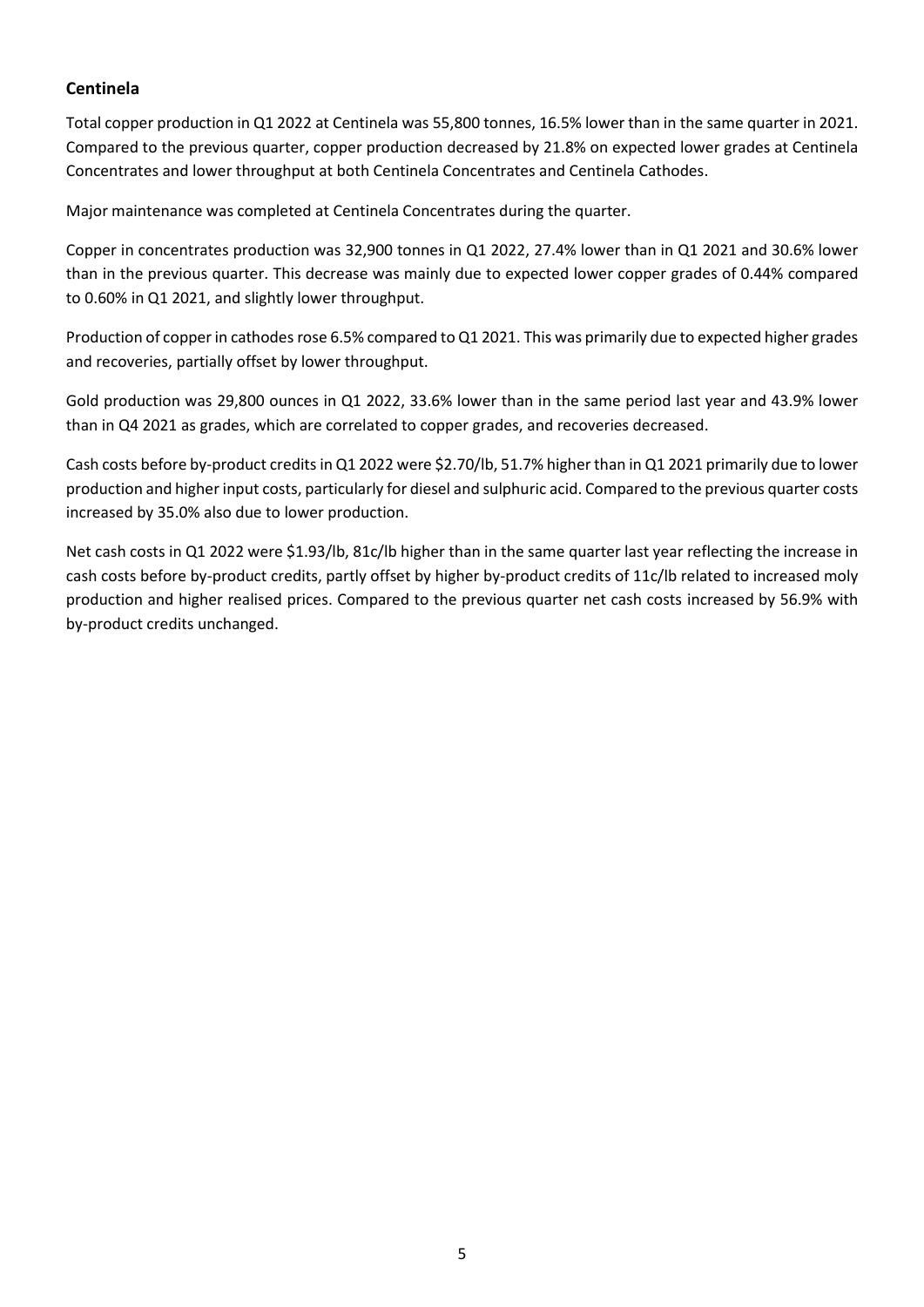| <b>CENTINELA</b>                                    |                   |       | <b>Year to Date</b> |        |       | Q4    |        |
|-----------------------------------------------------|-------------------|-------|---------------------|--------|-------|-------|--------|
|                                                     |                   | 2022  | 2021                | %      | 2022  | 2021  | $\%$   |
| <b>CONCENTRATES</b>                                 |                   |       |                     |        |       |       |        |
| Daily ore throughput                                | kt                | 104.0 | 106.4               | (2.3)  | 104.0 | 110.8 | (6.1)  |
| Copper grade                                        | $\%$              | 0.44  | 0.60                | (26.7) | 0.44  | 0.59  | (25.4) |
| Copper recovery                                     | $\%$              | 81.4  | 84.2                | (3.3)  | 81.4  | 84.9  | (4.1)  |
| Copper production                                   | kt                | 32.9  | 45.3                | (27.4) | 32.9  | 47.4  | (30.6) |
| Copper sales                                        | kt                | 22.5  | 45.1                | (50.1) | 22.5  | 50.6  | (55.5) |
| Molybdenum grade                                    | $\%$              | 0.013 | 0.010               | 30.0   | 0.013 | 0.010 | 30.0   |
| Molybdenum recovery                                 | $\%$              | 59.7  | 39.5                | 51.1   | 59.7  | 46.2  | 29.2   |
| Molybdenum production                               | kt                | 0.6   | 0.4                 | 50.0   | 0.6   | 0.4   | 50.0   |
| Molybdenum sales                                    | kt                | 0.4   | 0.4                 | 0.0    | 0.4   | 0.2   | 100.0  |
| Gold grade                                          | g/t               | 0.15  | 0.22                | (31.8) | 0.15  | 0.25  | (40.0) |
| Gold recovery                                       | $\%$              | 66.7  | 71.9                | (7.2)  | 66.7  | 70.4  | (5.3)  |
| Gold production                                     | koz               | 29.8  | 44.9                | (33.6) | 29.8  | 53.1  | (43.9) |
| Gold sales                                          | koz               | 22.2  | 42.6                | (47.9) | 22.2  | 54.2  | (59.0) |
| <b>CATHODES</b>                                     |                   |       |                     |        |       |       |        |
| Daily ore throughput                                | kt                | 55.4  | 56.9                | (2.6)  | 55.4  | 57.8  | (4.2)  |
| Copper grade                                        | $\%$              | 0.65  | 0.59                | 10.2   | 0.65  | 0.64  | 1.6    |
| Copper recovery                                     | $\%$              | 67.8  | 66.4                | 2.1    | 67.8  | 67.4  | 0.6    |
| Copper production - heap leach                      | kt                | 22.1  | 20.4                | 8.3    | 22.1  | 23.3  | (5.2)  |
| Copper production $-$ total $(1)$                   | kt                | 22.9  | 21.5                | 6.5    | 22.9  | 24.0  | (4.6)  |
| Copper sales                                        | kt                | 22.6  | 21.8                | 3.7    | 22.6  | 24.8  | (8.9)  |
| Total copper production                             | kt                | 55.8  | 66.8                | (16.5) | 55.8  | 71.4  | (21.8) |
| Cash costs before by-product credits <sup>(2)</sup> | $\frac{1}{2}$ /lb | 2.70  | 1.78                | 51.7   | 2.70  | 2.00  | 35.0   |
| Net cash costs <sup>(2)</sup>                       | $\frac{1}{2}$ /lb | 1.93  | 1.12                | 72.3   | 1.93  | 1.23  | 56.9   |

**(1) Includes production from ROM material**

**(2) Includes tolling charges of \$0.14/lb in Q1 2022, \$0.13/lb in Q4 2021, and \$0.12/lb Q1 2021**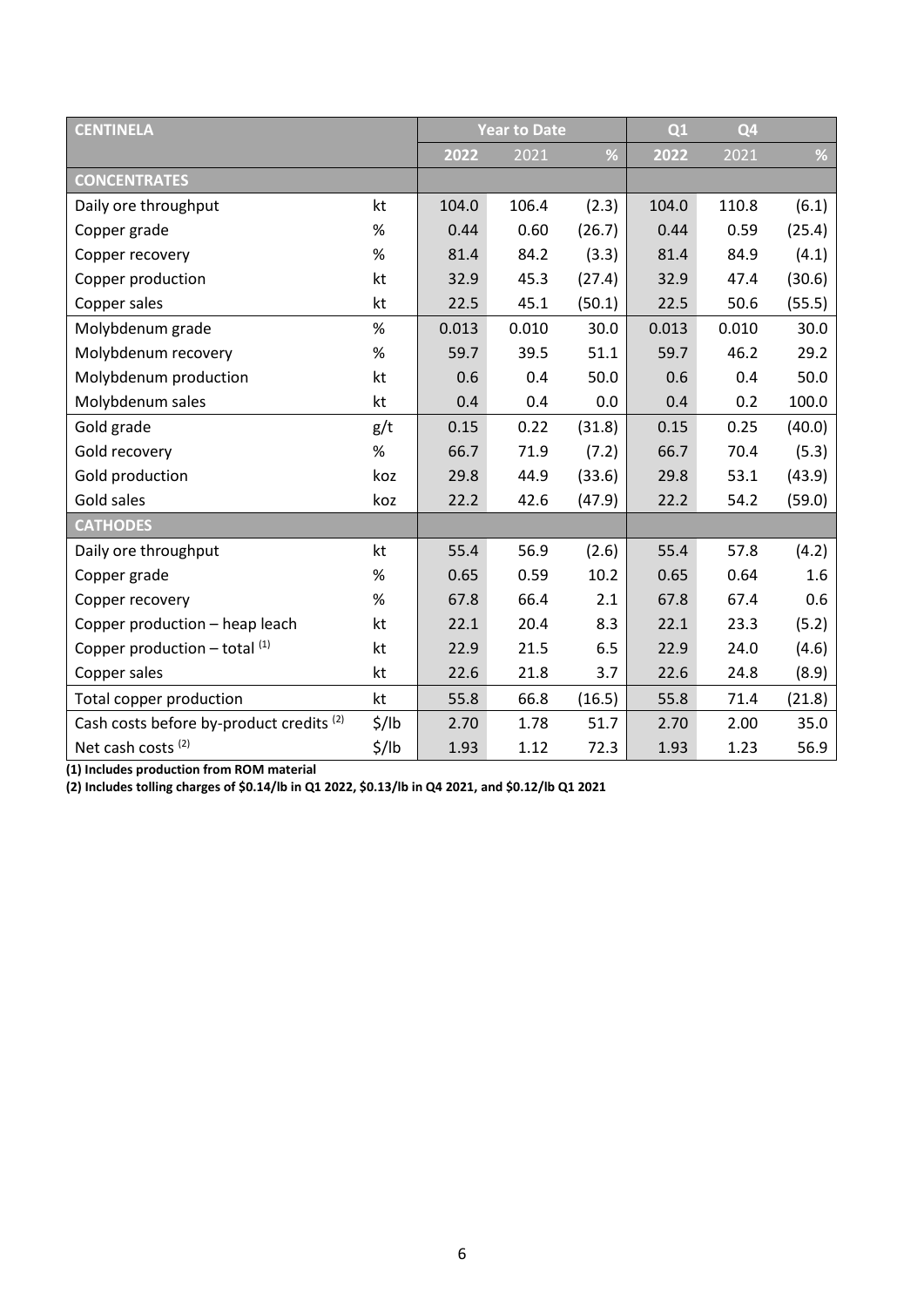#### **Antucoya**

Antucoya produced 17,400 tonnes of copper in Q1 2022, 13.9% lower than in the same quarter last year on expected lower grades, partially offset by higher throughput. Production decreased by 16.7% compared to Q4 2021 on lower grades and throughput, due to lower plant run time related to maintenance.

During the quarter, the cash costs were \$2.40/lb, a 22.4% increase compared to the \$1.96/lb in Q1 2021. This was mainly due to lower production and increased input costs, particularly for sulphuric acid, diesel and explosives. This was partially offset by lower energy prices as the operation has been solely using renewable power since the beginning of the year.

| <b>ANTUCOYA</b>      |                   |      | <b>Year to Date</b> |        | Q1   | Q <sub>4</sub> |        |
|----------------------|-------------------|------|---------------------|--------|------|----------------|--------|
|                      |                   | 2022 | 2021                | %      | 2022 | 2021           | %      |
| Daily ore throughput | kt                | 82.2 | 80.6                | 2.0    | 82.2 | 91.1           | (9.8)  |
| Copper grade         | %                 | 0.31 | 0.35                | (11.4) | 0.31 | 0.35           | (11.4) |
| Copper recovery      | %                 | 69.4 | 69.1                | 0.4    | 69.4 | 71.3           | (2.7)  |
| Copper production    | kt                | 17.4 | 20.2                | (13.9) | 17.4 | 20.9           | (16.7) |
| Copper sales         | kt                | 17.4 | 22.9                | (24.0) | 17.4 | 19.9           | (12.6) |
| Cash costs           | $\frac{1}{2}$ /lb | 2.40 | 1.96                | 22.4   | 2.40 | 2.02           | 18.8   |

#### **Zaldívar**

Copper production at Zaldívar was 11,500 tonnes in Q1 2022, a 3.6% increase compared with the same period last year on higher recoveries. Production decreased by 7.3% compared to Q4 2021 due to lower throughput partially offset by higher grades and recoveries.

Cash costs at \$2.10/lb in Q1 2022 fell by 8.7% compared to Q1 2021 primarily due to maintenance activities scheduled for Q1 postponed for Q2. Compared to the previous quarter costs decreased by 21c/lb.

| <b>ZALDÍVAR</b>                      |                   |      | <b>Year to Date</b> |       | Q1   | Q <sub>4</sub> |        |
|--------------------------------------|-------------------|------|---------------------|-------|------|----------------|--------|
|                                      |                   | 2022 | 2021                | %     | 2022 | 2021           | %      |
| Daily ore throughput                 | kt                | 39.5 | 42.2                | (6.4) | 39.5 | 48.6           | (18.7) |
| Copper grade                         | $\%$              | 0.84 | 0.88                | (4.5) | 0.84 | 0.77           | 9.1    |
| Copper recovery <sup>(1)</sup>       | %                 | 56.5 | 48.8                | 15.8  | 56.4 | 53.5           | 5.4    |
| Copper production – heap leach $(2)$ | kt                | 8.2  | 9.0                 | (8.9) | 8.2  | 9.1            | (9.9)  |
| Copper production $-$ total $(2,3)$  | kt                | 11.5 | 11.1                | 3.6   | 11.5 | 12.4           | (7.3)  |
| Copper sales <sup>(2)</sup>          | kt                | 11.6 | 12.4                | (6.5) | 11.6 | 12.0           | (3.3)  |
| Cash costs                           | $\frac{1}{2}$ /lb | 2.10 | 2.30                | (8.7) | 2.10 | 2.31           | (9.1)  |

**(1) Restated from average over full leach cycle to 12-month rolling recoveries** 

**(2) Group's 50% share**

**(3) Includes production from secondary leaching**